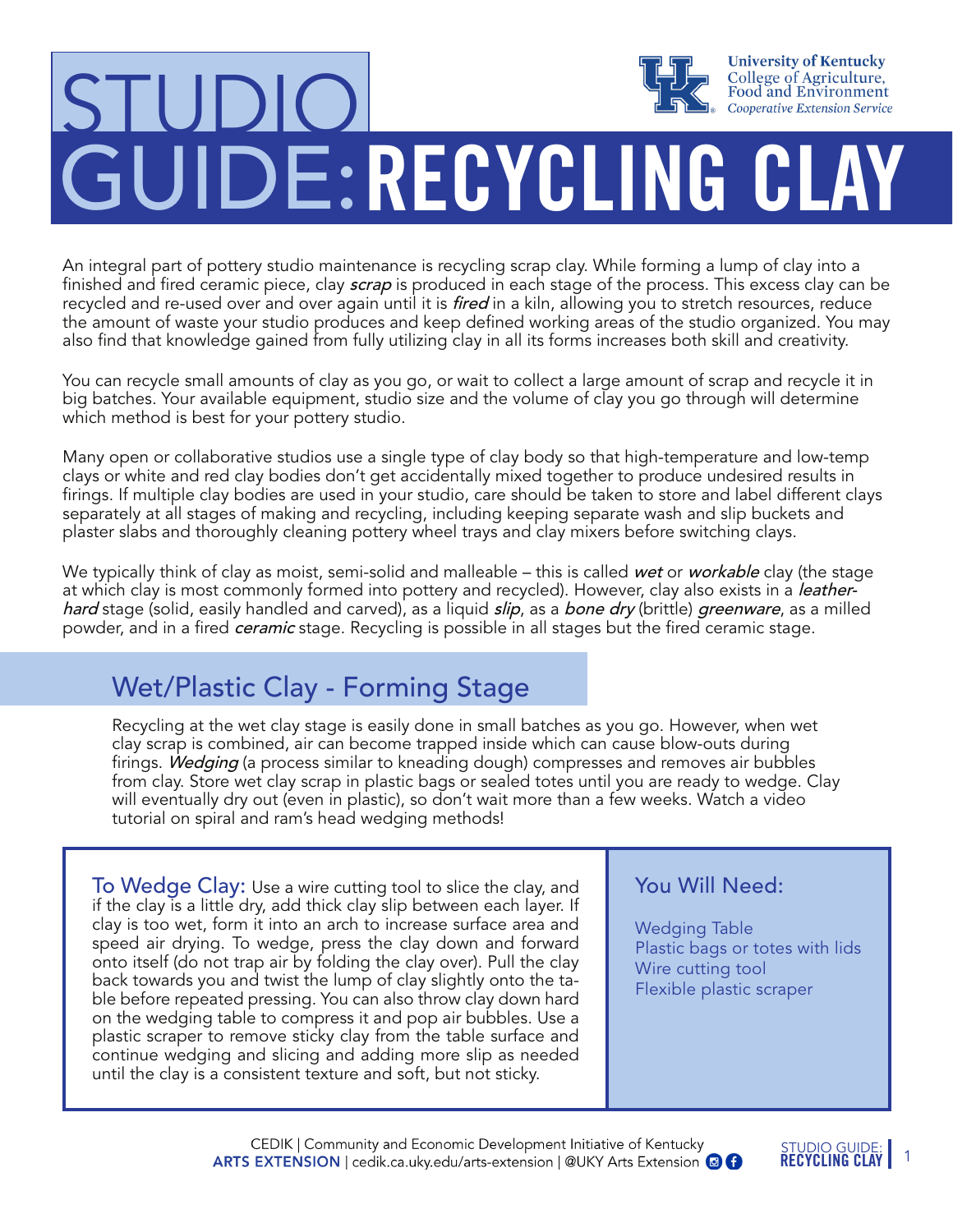## Clay Slip - Throwing/Forming/Mixing Stage

During wheel-turning, clay slip helps hands glide across the surface of the vessel. It is created when water mixes with the outer layer of clay to create a slippery mud. Slip is also created any time water is added to bone dry clay. Clay slip should be sponged up while cleaning and collected in buckets for later recycling. Pouring slip through wire screen over buckets will prevent tools from getting lost in slip buckets and mistakenly sent through your clay mixer.

| To Mix Slip: You can use a drill with a large stirring Jiffy bit<br>(commonly used for paint or concrete mixing) to stir the slip and<br>get a smooth consistency. Eventually the heavy clay material will<br>separate and sink to the bottom of the bucket, leaving plain water<br>at the top. Clay slip can be stored for several weeks in this state,<br>though if stored too long, bacteria and mold may form and pro-<br>duce a strong odor. Water can be drawn off the top of the bucket<br>with ladles, cups, a large syringe (turkey baster) or sponges. A few<br>drops of bleach can also be added to help prevent mold over-<br>growth.                                                                                                                                 | You Will Need:<br>5 gallon bucket<br>Drill with Jiffy mixing bit<br>Turkey baster/large syringe<br>A few drops of bleach        |
|-----------------------------------------------------------------------------------------------------------------------------------------------------------------------------------------------------------------------------------------------------------------------------------------------------------------------------------------------------------------------------------------------------------------------------------------------------------------------------------------------------------------------------------------------------------------------------------------------------------------------------------------------------------------------------------------------------------------------------------------------------------------------------------|---------------------------------------------------------------------------------------------------------------------------------|
| To Dry Slip in Canvas: Some potters pour clay slip in canvas<br>bags or slings to dry into workable clay. The canvas allows water to<br>evaporate through the breathable fabric until the clay is wedging<br>consistency. After removing clay from the canvas bags, it will need<br>to be wedged and stored in plastic bags or totes.                                                                                                                                                                                                                                                                                                                                                                                                                                             | You Will Need:<br>Canvas bags or slings<br>Wedging table                                                                        |
| To Dry Slip on Plaster: A very common method for small<br>batches of recycling is scooping and thinly spreading clay slip/<br>mud onto a plaster wedging table, thick plaster slab, or canvas<br>topped table to dry. Plaster will quickly pull water away from the<br>clay wherever it touches. After a few minutes use a stiff, but flexi-<br>ble plastic scraper to separate the clay from the table and flip the<br>clay over, back onto the plaster to dry the other side. Monitor the<br>clay as it dries and use a wire tool to slice and wedge the clay until<br>you've reached the right consistency. The smaller your plaster slab<br>or wedging table, the more quickly the plaster will become satu-<br>rated with water and the longer it will take to dry the clay. | You Will Need:<br>Plaster slab or table<br>Drill with Jiffy mixing bit<br>Flexible plastic scraper<br>Wire tool                 |
| To Use Slip to Mix Clay: Clay slip can also be recycled by<br>adding powdered/milled dry clay to thick clay slip in a clay or in-<br>dustrial bread mixer. Industrial clay mixers allow large quantities<br>of clay to be recycled. You will have to wedge the clay unless you<br>are using a machine called a de-airing pug mill. De-airing pug<br>mills mix, extract air, and extrude clay-producing mechanical-<br>ly-wedged and ready-to-work clay.                                                                                                                                                                                                                                                                                                                           | You Will Need:<br>Clay Mixer, Pug Mill or<br><b>Industrial Bread Mixer and</b><br><b>Wedging Table</b><br>OR De-Airing Pug Mill |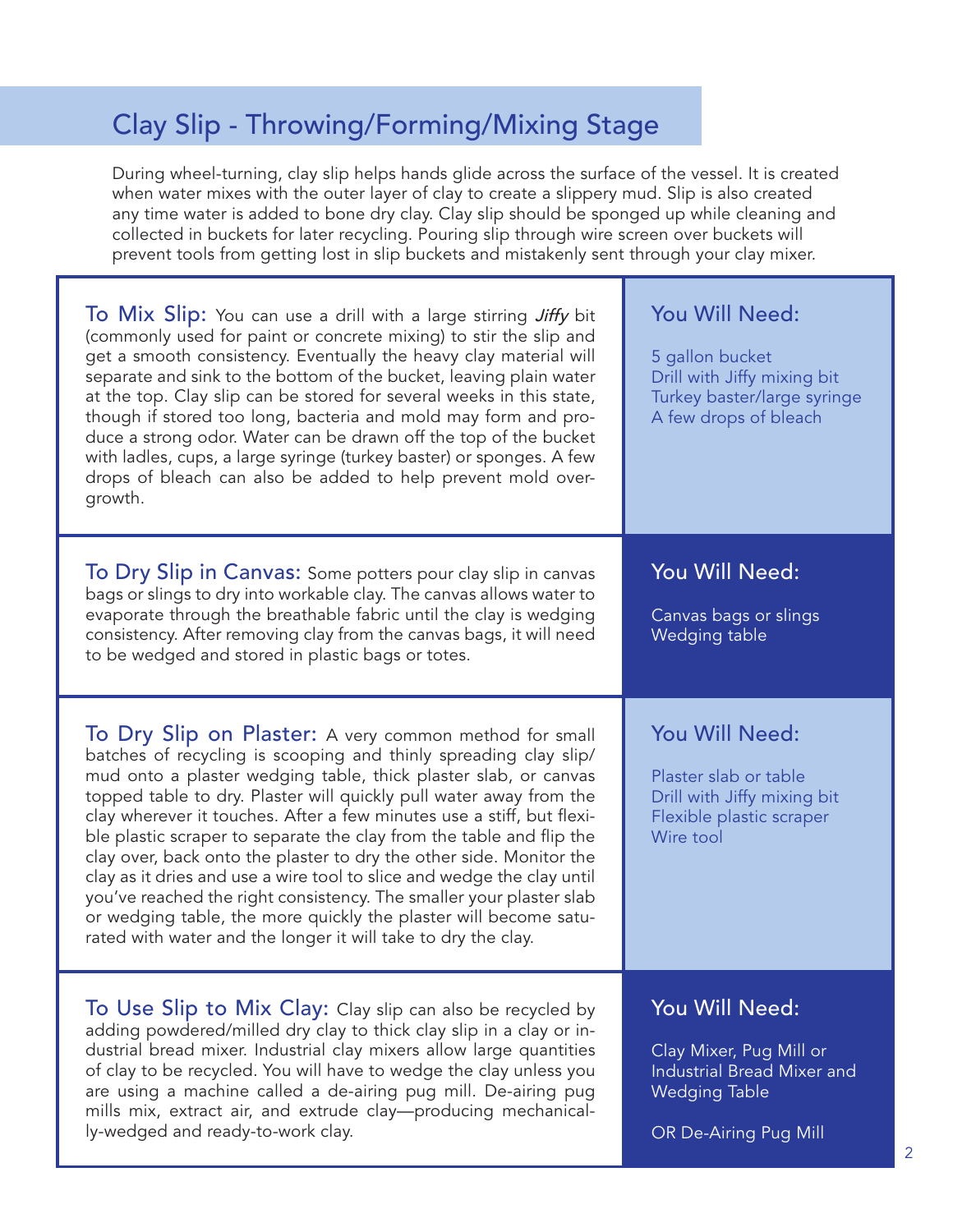#### Other uses for Clay Slip:

Score-and-Slipping or Sprigging: Clay slip collected in buckets after wheel turning or slaking is also used for attaching clay to clay (handles, appliqué designs, knobs, etc) at the leather-hard stage. This is done by first using a needle or scoring tool to scratch through both surfaces of the clay to be joined. Thick slip is then added to the scored clay before joining, where it acts like a glue, securing the attachment in a process called score-and-slipping. Sprigging is another method of joining clay pieces together with slip only. Though sprigging can save time, it creates a less secure join and may require slower drying times to avoid cracking.

Slip Casting: If you have plaster molds for forming pottery, you can use recycled clay slip in a process called slip-cast molding. Because clay settles, causing water and clay to separate over time, a suspending agent must be added to smooth casting slip before it is poured into molds. Sodium Silicate will keep clay particles in suspension while the slip is in the mold. Be sure to keep casting slip separate from regular clay slip. Research slip-cast pottery to learn more!

Slip Decoration: Clay slip can be applied to leather-hard clay to add texture, design or color. Try adding Mason stains or mineral colorants like red iron oxide, cobalt, rutile, chromium oxide or copper carbonate to clay slip to achieve colors in your finished wares. Slips are typically applied to leather-hard clay with a brush. They can also be carved through for interesting results. Unglazed slips will have a clay-like finish when fired.

#### Leather-Hard - Carving/Trimming Stage

Leather-hard clay is perfect for trimming, carving and attaching handles and spouts. Lots of scrap will be created at this stage. However, leather-hard scrap or trimmings will not wedge or slake easily because clay at this stage still contains physical water, and is not very porous. If leather-hard clay is soft enough to be cut with a wire tool, it can still be added to pug mills with slip. If not, you will need to COMPLETELY dry any leather-hard trimmings or rejected pots before you can begin reclaiming them.

Small trimmings will dry into greenware quickly, but larger chunks of clay may take up to a week to fully dry. Use a hammer to bust up large hard scrap into smaller pieces for easier processing. Fans and heat can speed up this process. Kiln rooms and sunny spots will quickly dry leather-hard scrap for recycling.

### Bone Dry/Powder/Greenware - Sanding/Mixing Stage

Once clay is bone dry, it becomes extremely fragile and brittle. It is at this stage that sanding and final smoothing is done before bisque firing. Bone dry clay/greenware is ready to either place in a kiln to create a finished ceramic ware OR to begin processing by slaking.

Clay contains silica which can accumulate in lungs over time if inhaled. Wear a fine particle filter mask when handling greenware or using powdered dry-mix to reduce your risk. Keeping a clean studio can also reduce the amount of dust produced by foot traffic.

> CEDIK | Community and Economic Development Initiative of Kentucky **ARTS EXTENSION** | cedik.ca.uky.edu/arts-extension | @UKY Arts Extension @ **@**

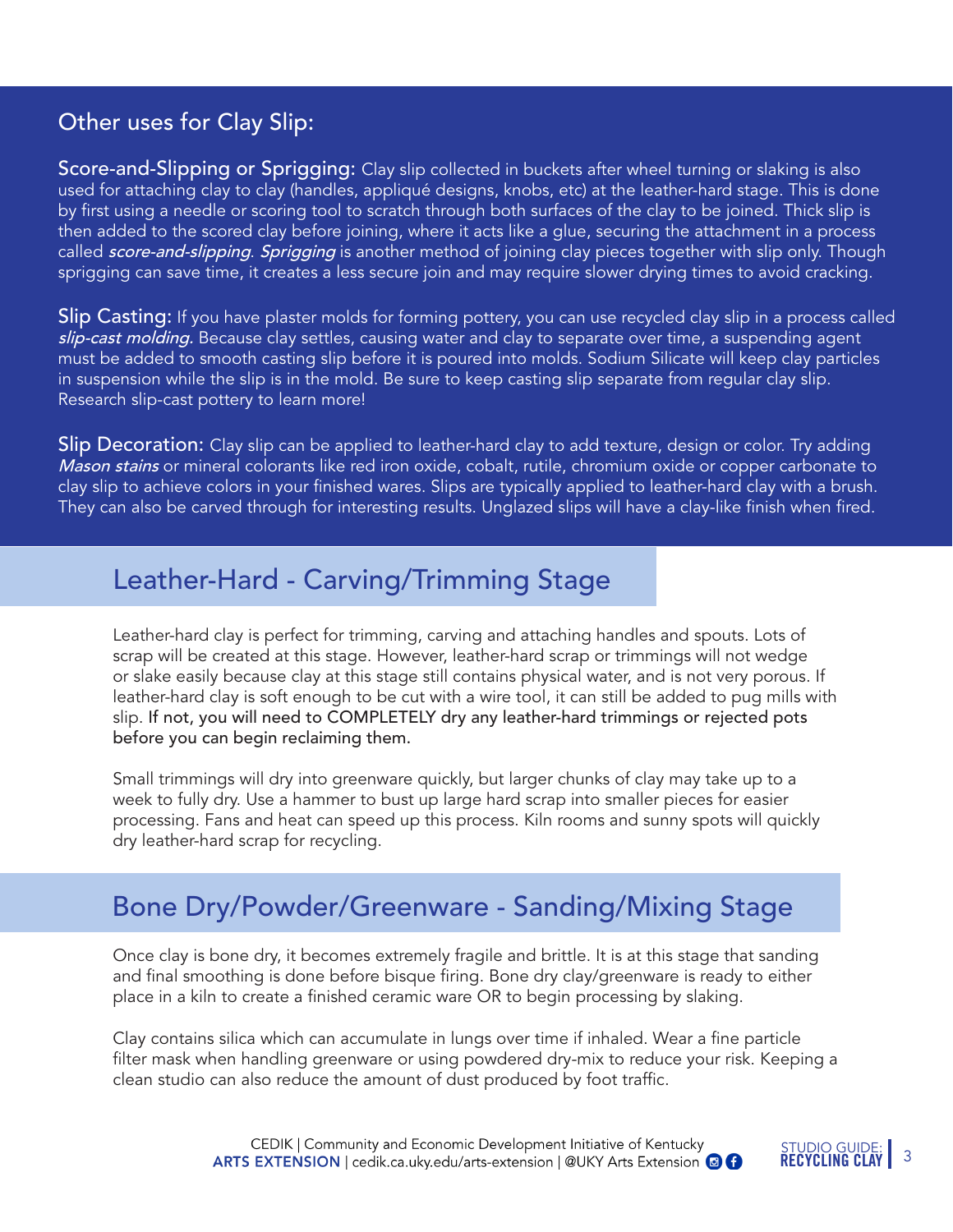

**Slaking:** When completely dry clay is added to water, it **slakes** or absorbs water quickly and begins to dissolve and lose its structure. The slaking process turns bone dry clay into clay slip where it can then be mixed, dried and wedged into workable clay.

Powdered/milled clays can be purchased at the same retail clay supply outlets where wet clay is purchased. If your studio has a clay mixer or pug-mill, it is helpful to purchase bags of drymix of your studio clay body. Dry-mixed clays can be mixed with plain water to create workable clay. However, adding the powder to clay slip instead of water means you will use less powder to achieve your clay's desired consistency, which will save your studio money. Clay slip also contains bacteria which helps make clay more *plastic* or malleable.

### Ceramic/Bisque/Glazeware– Glazing/Firing Stage

Clay undergoes chemical changes when heated or fired in a kiln that permanently dry the clay and transform it into a hard, stone-like ceramic material. These chemical changes start occurring around 700 degrees Fahrenheit and complete at around 1650 degrees Fahrenheit. Once clay has been bisque fired or glaze fired, it will no longer slake into clay slip and can no longer be recycled.

Glazing or firing problems can cause defects in finished pottery like cracking or glaze crawling that make the piece unable to hold water or be used for food. However, fired ceramic material with defects may still be suitable in decorative ways. Try repurposing rejects by breaking them into shards for use in mosaic or other creative art constructions. Research mosaics to learn more!

#### Final Notes:

Setting up your pottery studio to easily recycle clay will save money, reduce waste and provide lasting rewards. Learning about clay in all its various forms can help both new and experienced potters understand and work within the limits of the material to achieve successful final results. Your studio will begin to flow once various areas and bags, buckets and bins are established for wet clay storage, leather/drying scraps, greenware scraps/slaking, mixing and wedging.

Though at times physically demanding, recycling clay is a tactile experience that has the ability to activate our senses and ground us in a connection to the earth and to ancient potters that harvested and recycled clay to make functional clay vessels long ago.